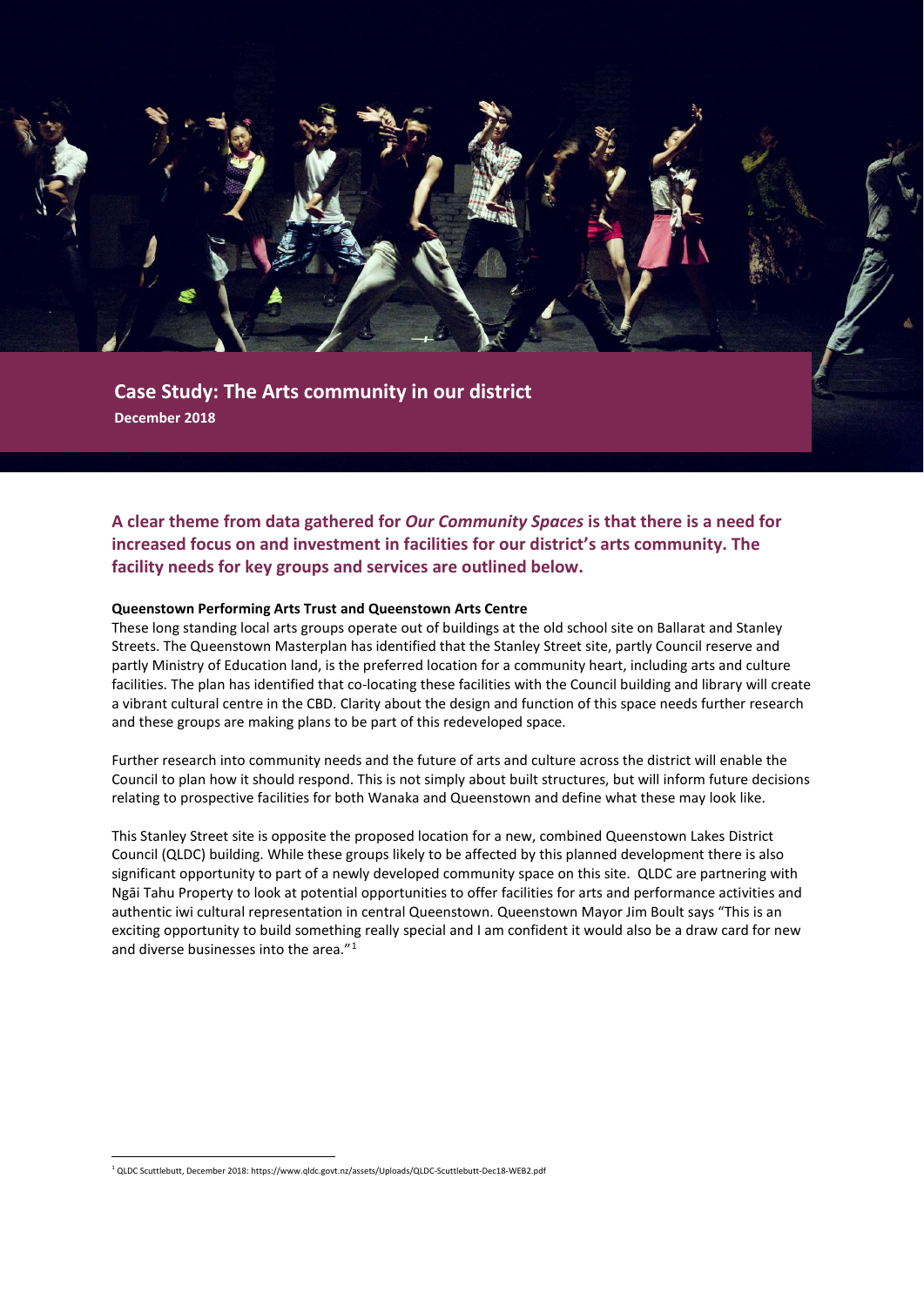# **Queenstown Performing Arts Trust (QPACT)**

The Queenstown Performing Arts Trust (QPACT) provides and maintains a facility for the development and practise of the Performing Arts.

Their facility has strong support and a high level of usage. They also receive regular requests from arts groups who want to use space, but as QPACT is fully subscribed, they are not able to accommodate them.



Their current facility was renovated to be fit-for-purpose and contains five large storage spaces, three large studios, and one small studio:

- Three studios are fitted with floor to ceiling dance mirrors
- Two studios have pianos
- All have sound systems capable of AUX or Bluetooth connections

The Trust that runs QPACT has clearly identified that for any change in location, a new facility will be needed. This is in order to have a proper fit-out with larger studios to meet their needs, as well as the necessary acoustics and storage.

# **Who currently uses QPACT full-time?**

- Margaret O'Hanlon (singing & workshops): 15 children and 15-20 adults
- Whirlwind Productions (drama group): 20-30 members at a time
- Danceworx: 100-200 students and 3-4 teachers
- Queenstown School of Dance: 100-200 students and 3-4 teachers
- Salsa Queenstown: 30-40 members and 4 teachers
- Marianna (Russian Ballet School): 10-20 students
- Flame Entertainment (Milly Begley): 10-15 members
- Amber Stevens (yoga/dance): 30-40 members
- Kerry Hood (private dance): 15-20 students
- Queenstown Karate Club: 30 children members and 20 adults
- Queenstown Pipe Band: 20 members
- Theresa Swain Academy of Ballet: 20-30 students and 1-2 teachers
- Kana Takahashi (piano tutor): 20-30 students
- Anna Maria (Zumba): 40-50 members
- Gavin on Salsa: 20-30 members
- Denisa (ballroom dance): 10-15 students
- Carleen MacKenzie (dance): 15-20 students
- Lisa Cosgrove (dance): 20-25 pre-schoolers and their mothers

# **Who uses QPACT casually?**

- Visiting musicians (usually pianists)
- Queenstown Winter Festival (preparation space)
- Arrowtown Autumn Festival (audition and rehearsal space)
- Michael Hill Competition (rehearsal with pianos)
- Queenstown Jazz Festival Showbiz Queenstown (casting and workshops)
- Remarkables Theatre (casting and workshops)
- Local bands (rehearsal space)
- Queenstown Ice-Skating Club
- Shotover Jet Remarkables Christmas Show (rehearsal space)
- Local Casting Companies: ICAN Models, Exposure Talent, Storming Theatre (auditions)
- Drama Queenstown
- Children's birthday parties
- New Zealand's Got Talent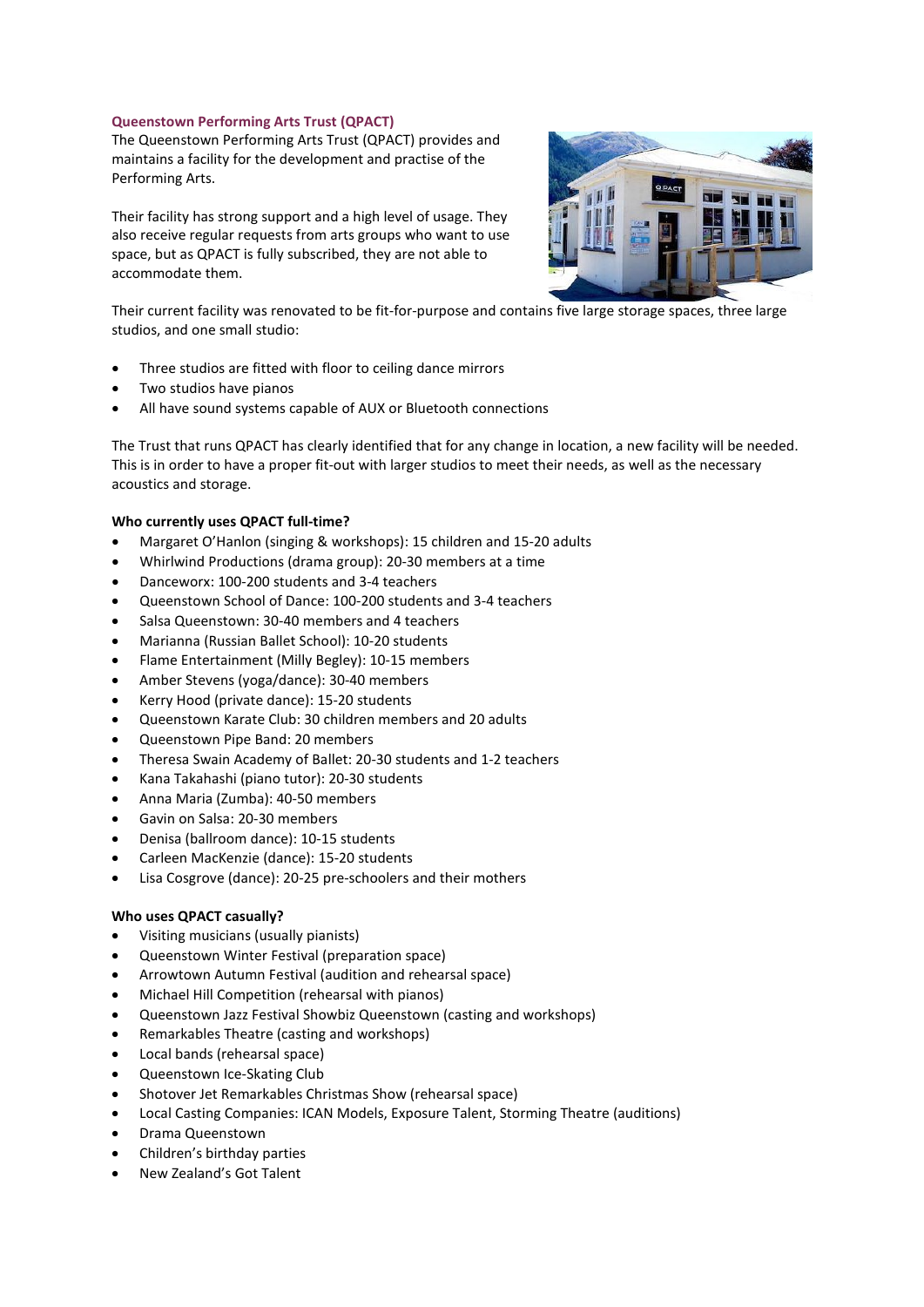## **Queenstown Arts Centre (QAC)**

The Queenstown Arts Centre (QAC) was established in 1981 and over 3000 people use the facility each year.

QAC provides a space which encourages and nurtures the visual arts amongst all age groups in the Wakatipu and surrounding areas. QAC also provides the opportunity to be available to assist any other community organisation in their events or fundraising activities.



The QAC building contains a Cloakroom Gallery, artists' studios, and a large workroom. These areas enable artists to be supported through:

- holding gallery exhibitions
- having access to studio spaces for artistic development
- attending and holding inspirational or educational art classes and events in the workroom space

In light of the proposed change of use for their existing site on Ballarat Street, QAC is seeking that a purposebuilt arts facility is built on the same site to provide a central hub for groups.

## **"QPACT is hugely overbooked, we'd love more time slots but they just aren't available and haven't been for years."**

**"With an increase in transient populations from other countries that are culturally rich (Eastern Europe, British Isles, South America) and therefore possess skills that are valuable to our community, there is already an increase in teachers and dance, music and theatre groups. For example, the art of ballet and circus arts are very developed in Eastern Europe, Zumba, Tango and Salsa from South America, Puppetry and classical music from Europe, Theatre from the British Isles, Martial arts from Asia, Indian dance and music from India. Immigration and two-year working VISA holders will increase, not decrease."** 

**"Should we be relocated due to demolition of our present building, location is not a big factor as we are a 'destination' of our users, and do not rely on 'foot-traffic'. However if the Council wish to keep a community presence in the CBD, it would make sense to keep a facility with as many users as ours, and operating at an average of 80 hours a week, in the CBD."**

**"It is essential that we [The Queenstown Arts Centre] are visually situated in the CBD for both our locals and our visitors. We often are getting remarks from all visitors that this is the only place in the CBD that showcases what our locals are doing, not only that we are able to provide people general information on any questions they have on the area. We need as an Arts Centre a space for: Gallery/Exhibitions; Workroom/Art Classes and Community Events - a place to bring people together; studio artists rooms - a place where artists can have to flourish their Art practice and for our visitors to have the opportunity to interact with them."**

- Comments gathered from the *Our Community Spaces* research